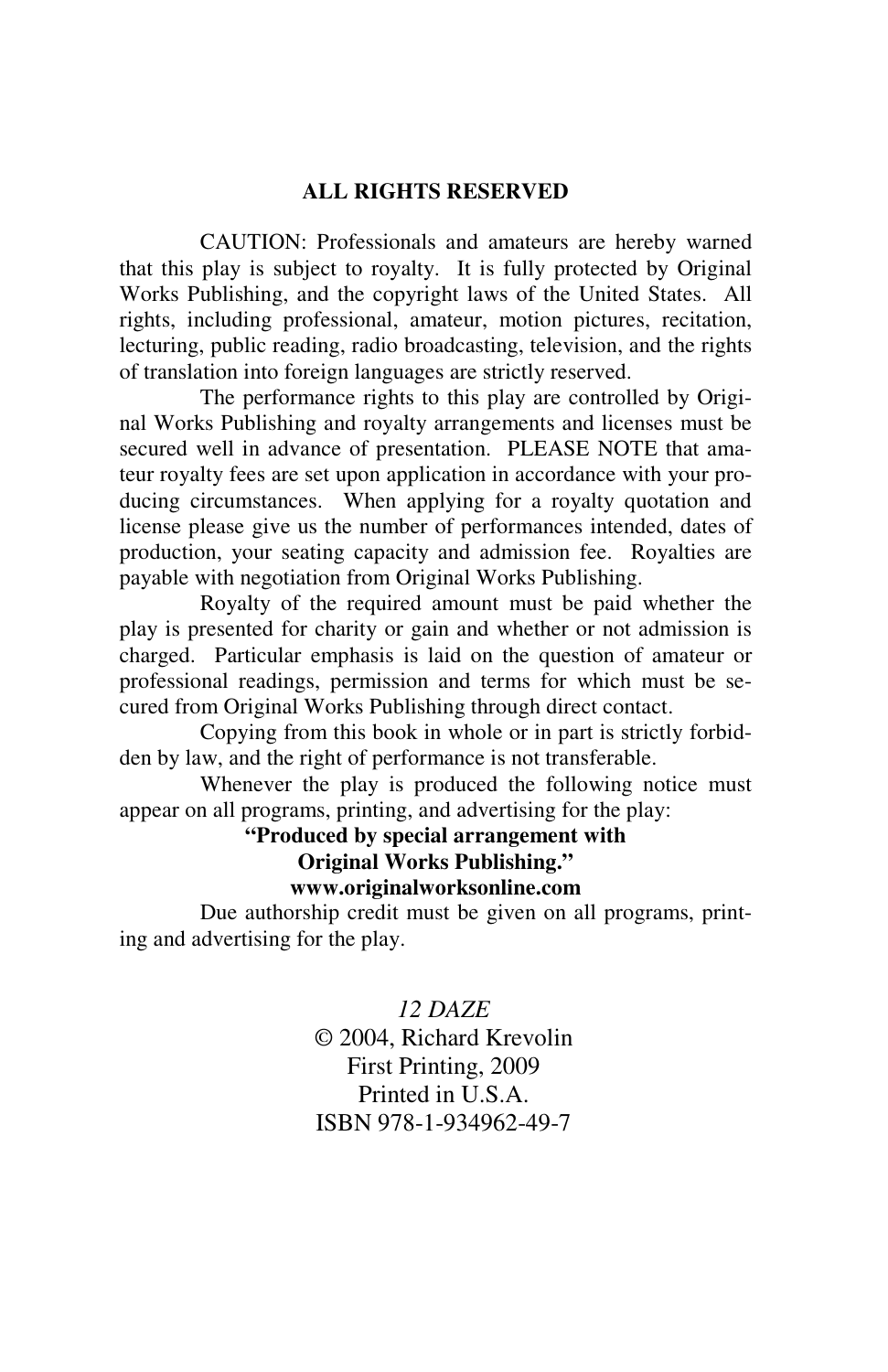# **Also Available From OWP**

# **Stocking Stuffers five short Christmas comedies by James Venhaus**

# **Featuring:**

• *THE FIRST CHRISTMAS* - In the living rooms of a recently divorced couple we hear two versions of how their "first Christmas" apart from each other will be, why the divorce took place, and how a Christmas tree is really supposed to be decorated.

• **THREE KINGS** - Two couples get together on Christmas Eve for a friendly game of poker. But, things get out of hand when a player runs out of money and starts betting the Christmas presents.

• *SANTA'S LITTLE HELPER* - In the storeroom of an office during the annual Christmas party, a man and a woman come to discover more about each other and themselves than they bargained for.

• **KRINGLE-PHOBIA** - A man must confront his fear of Santa Claus as demonic manifestations of his fears tease, taunt and haunt him as he tries to work up the nerve to take his son to the mall to see Kris Kringle.

• *HAPPY HOLIDAYS FROM ANDERSON, DAVIS, SETON, AND FENNER* - Julia, a receptionist at a law firm is trying to get through the last ten minutes of her shift before the holidays. She gets calls from rude clients, her boss, her boyfriend, her mother and her best friend. Can she get them all sorted out before leaving for her second job as an elf at Macy's?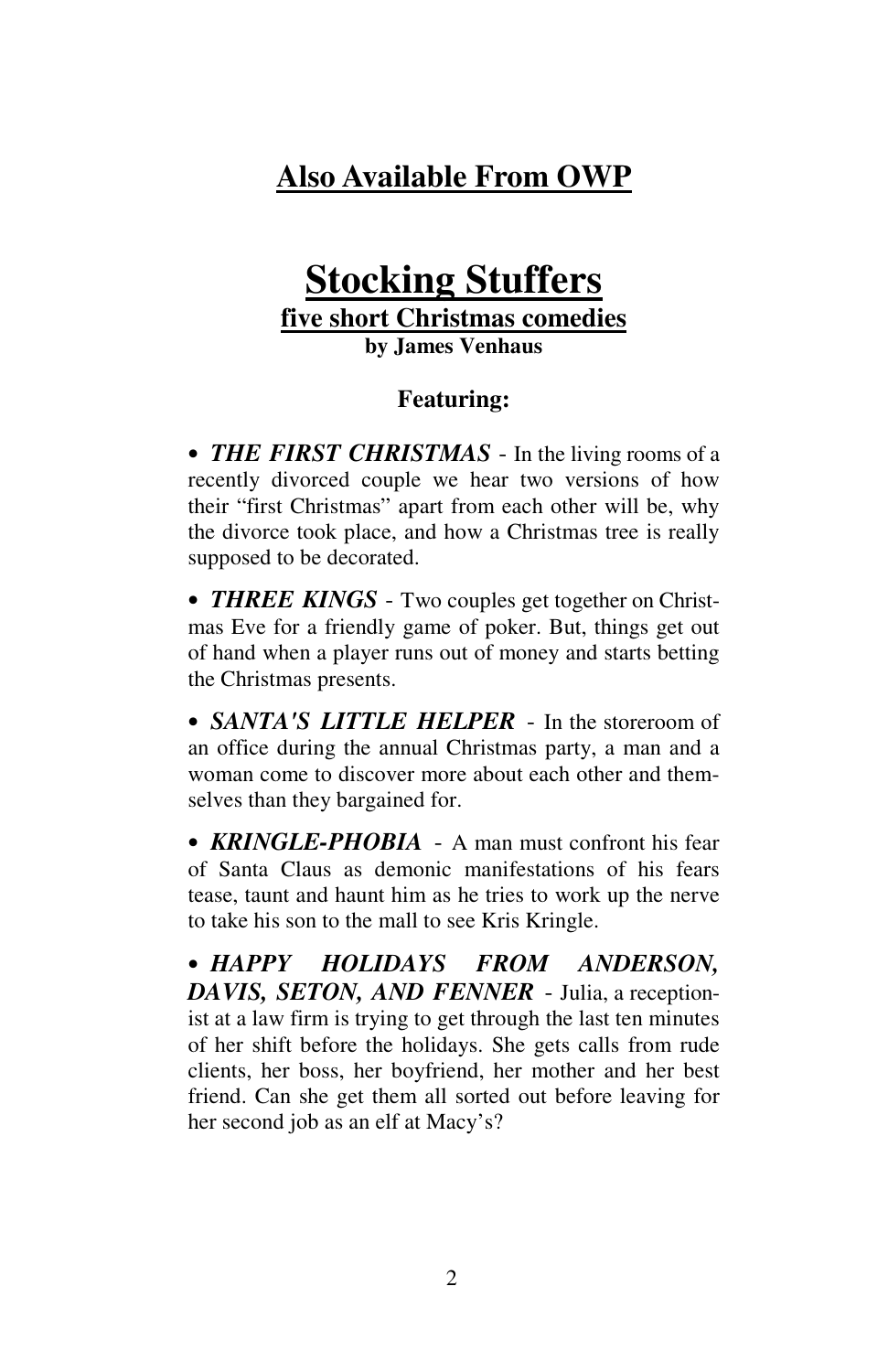

# A Dozen Festive Yuletide Monologues By Richard Krevolin

Visit the playwright online at **www.ProfK.com**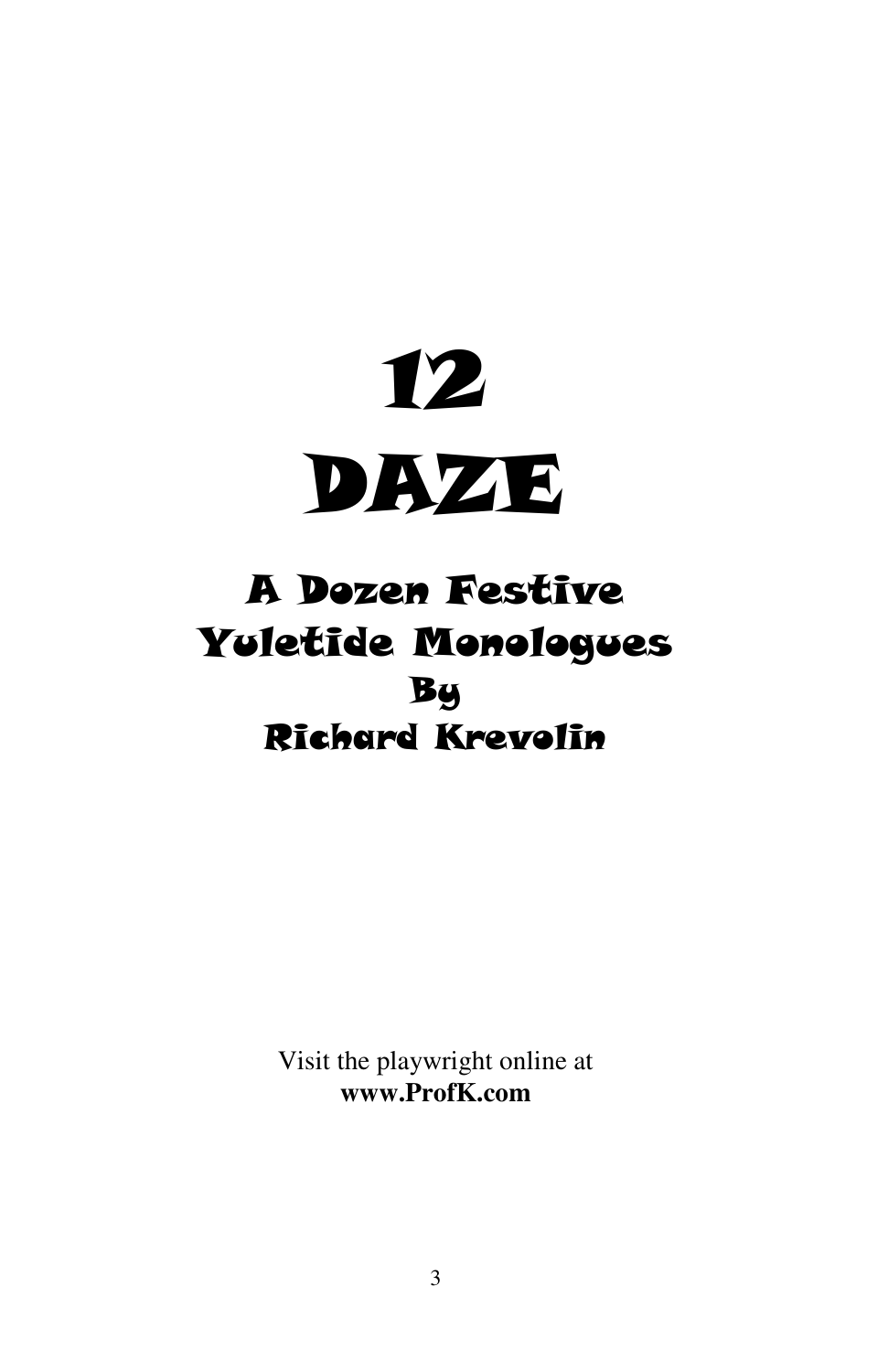# **CHARACTERS/ TABLE OF CONTENTS**

| <b>TURTLE DOVE</b>    | 5       |
|-----------------------|---------|
| <b>THE PIPER</b>      | 9       |
| THE FRENCH HEN        | 11      |
| THE PARTRIDGE         | 13      |
| THE CALLING BIRD      | 15, 31  |
| THE FIVE GOLDEN RINGS | 19      |
| <b>THE SWAN</b>       | 21      |
| THE DRUMMER           | 24      |
| THE CALLING BIRD      | 27      |
| THE LORD OF THE DANCE | 29      |
| <b>THE GOOSE</b>      | 34      |
| THE WAITING LADY      | Various |
|                       |         |

\* \* \*

**Playwright's Note**: In this script, you will not see ages assigned to most of the roles. This is owing to the fact that this play can be performed by teenage actors, senior citizens or actors of any age in between. And also please note that even when a gender is given to a character, it might be funnier to do some cross-gender casting for at least some of the roles. In general, don't be afraid to have fun with the characters. Be bold. Be daring. Do good theater.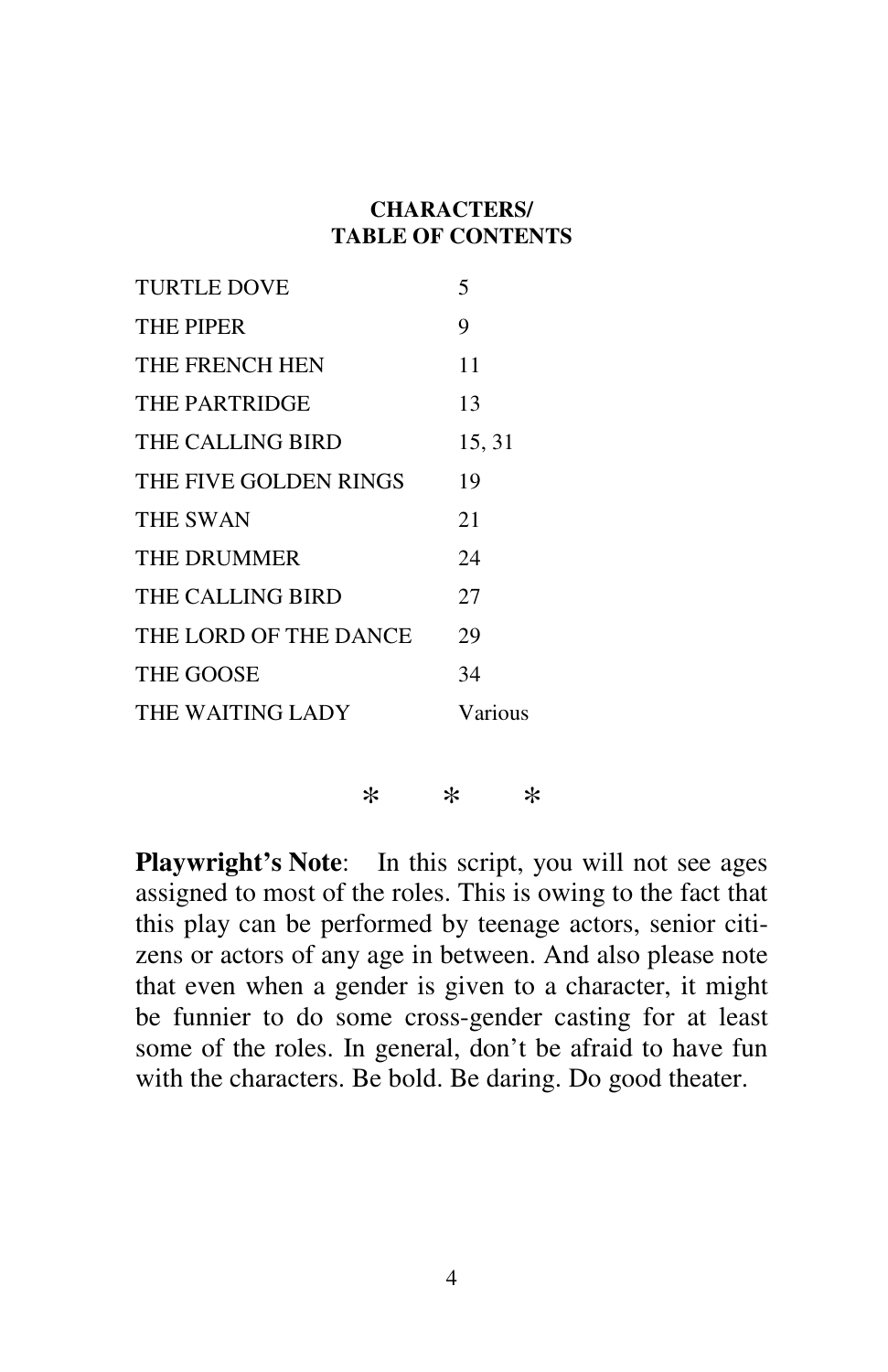# 12 DAZE (A Dozen Festive Yuletide Monologues) by Richard Krevolin

*(A Rock and Roll version of "The 12 Days of X-mas" plays in the b.g. LIGHTS RISE on THE TURTLE DOVE (dressed in green with a shell on his back and a few white feathers on his head) who enters, dancing. He speaks with a British accent and struts around the stage sticking his lips out a'la Mick Jagger…)* 

### **TURTLE DOVE**

It's the day before X-mas...

I've been in the mall now for OVER FIVE HOURS...

I'm desperately searching for this one plastic action figure that me little brother has to have and I know he will use once and then flush down the loo...

But I get lucky and snatch the last one in the store...

Hoo-ray...

Things are really looking up for me now...

I fly over to the check-out area. There's this one short line, so I jump into it...

I know I'll be back home in no time at all...

20 minutes pass...

All the other lines seem to be moving. There's this one old geezer in me line who seems to be spending the afternoon arguing with the cashier about the advantages and disadvantages of paper versus plastic...

After 10 more minutes, I can't take it any longer, so I switch lines. At last, freedom...

But the moment I switch lines, me old line moves forward and I'm even worse off...

Now, I'm stuck behind this skinny, old lady in an old nylon track-suit who smells of brussel sprouts and moth balls and is hooked up to an oxygen tank which hangs from her walker...

*(Imitate her using the walker.)*

I'm glad she's wearing a track-suit because she's clearly built for speed. And oh yes, the whole time, she's sucking on a Jamba Juice Razzmatazz smoothie...

Of course, even though she looks like she's been dead for seven years, she's still got enough energy left to make me look at photos of her mutant-looking grandbaby who can say the word, "POO"...

*(Do her using the walker again.)*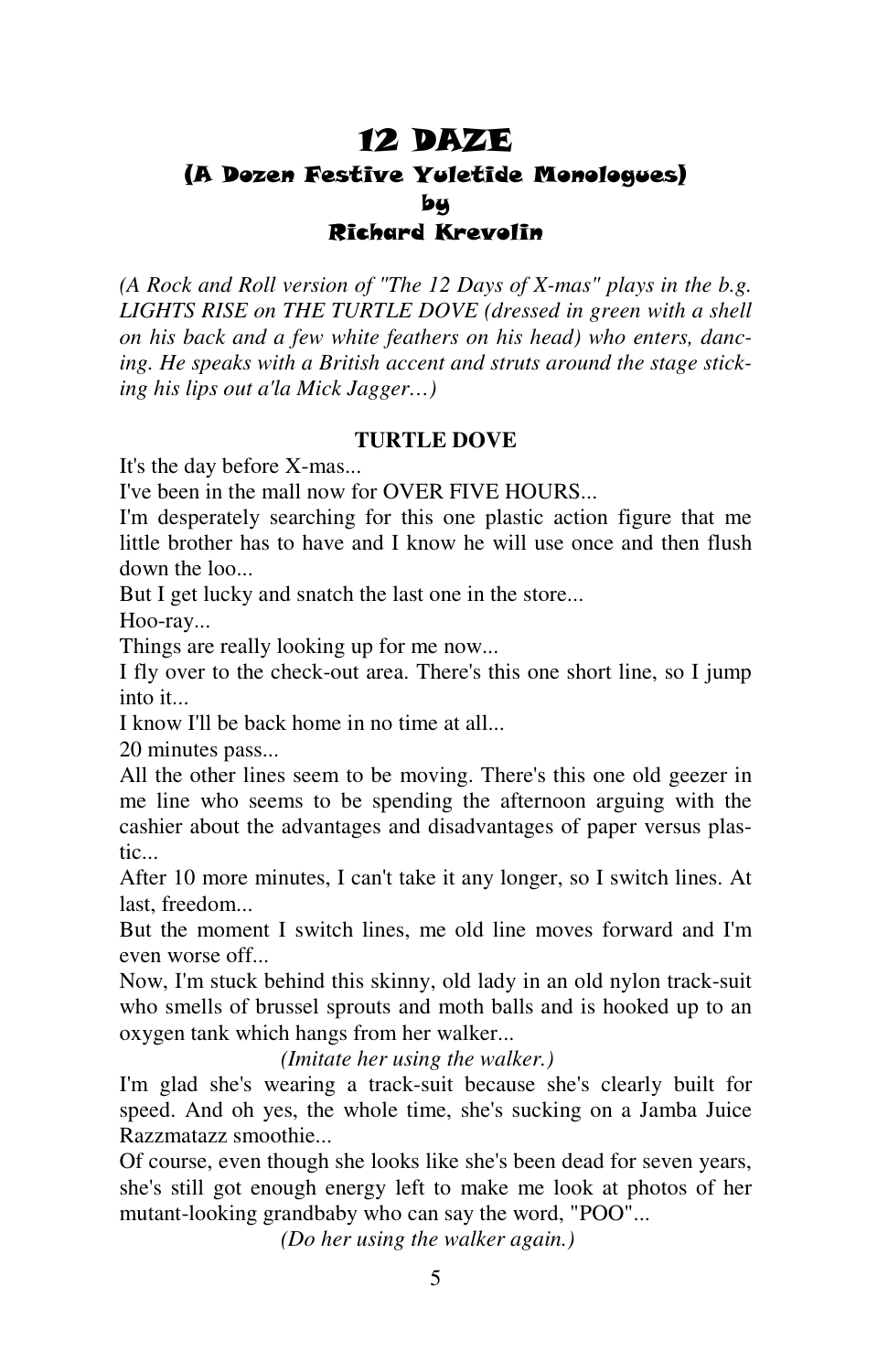## **THE PIPER**

Yo, dudes, S'up?..

Still haven't got the hang of this pipe...

When they told me they needed a piper, I was like, totally, for sure, "You're going to pay me to suck on a some big, bong-like pipe all day?"

WHOAH! AWESOME, MAN, I'M SO THERE! Heh, heh, heh...

But then, they gave me this plastic thing, and I was like,

Ohhhhhhhh... Bummer, dude... I thought you were talking about a different kind of pipe…

> *(Looks at the recorder and sighs. Then, he sticks it in his back pocket.)*

But it's cool and, I'm all like, stoked, you know, to have a job, 'cause I've never had one before, so, that's a good thing, huh? Mucho dinero for the gringo, eh? Heh, heh, heh... I've been up here two weeks now. When I first got here, I was kinda freaking out, because like, it's really cold, you know? I mean, like all the snow in Laguna Niguel - that's where I live, dude, and there, it's like, not cold, you know? So, I'm totally shivering and all and just as I'm about to bail, I bump into Santa.

It was a total rush, you know? I mean, I never thought Santa was, you know, for real...

Some old, fat guy lumbering around the frozen tundra with little green helpers...

I mean, who'd a thunk it?..

But there he was, in the flesh...

So, I mosey on up to him and I'm all like, "Okay Santa-dude, like, do you really, REALLY know if like, I've been bad or good or naughty or nice or what?"

And he's all like, "Yah. Totally…"

And so, I'm all like, "WHOAHHH!!! Okay, then, like, what am I thinking now?"

And he's all like, "Well, let's see..."

But I can't wait, so I'm like, "DUDE, I'm thinking -- that since I'm a vegan, for X-mas dinner, we need a Tofurkey."

And he's all like, "HUH?"

And I'm all like, "A TOFURKEY, Dude."

And he's still all like "What?"

And I'm all like "Dude, a tofurkey is like a turkey-shaped roast made with vital wheat gluten, non-genitically modified soybean grown without chemical fertilizer, pesticides or herbicides, garbanzo beans, spices and expeller pressed canola oil."

And he's all like, "Ho?"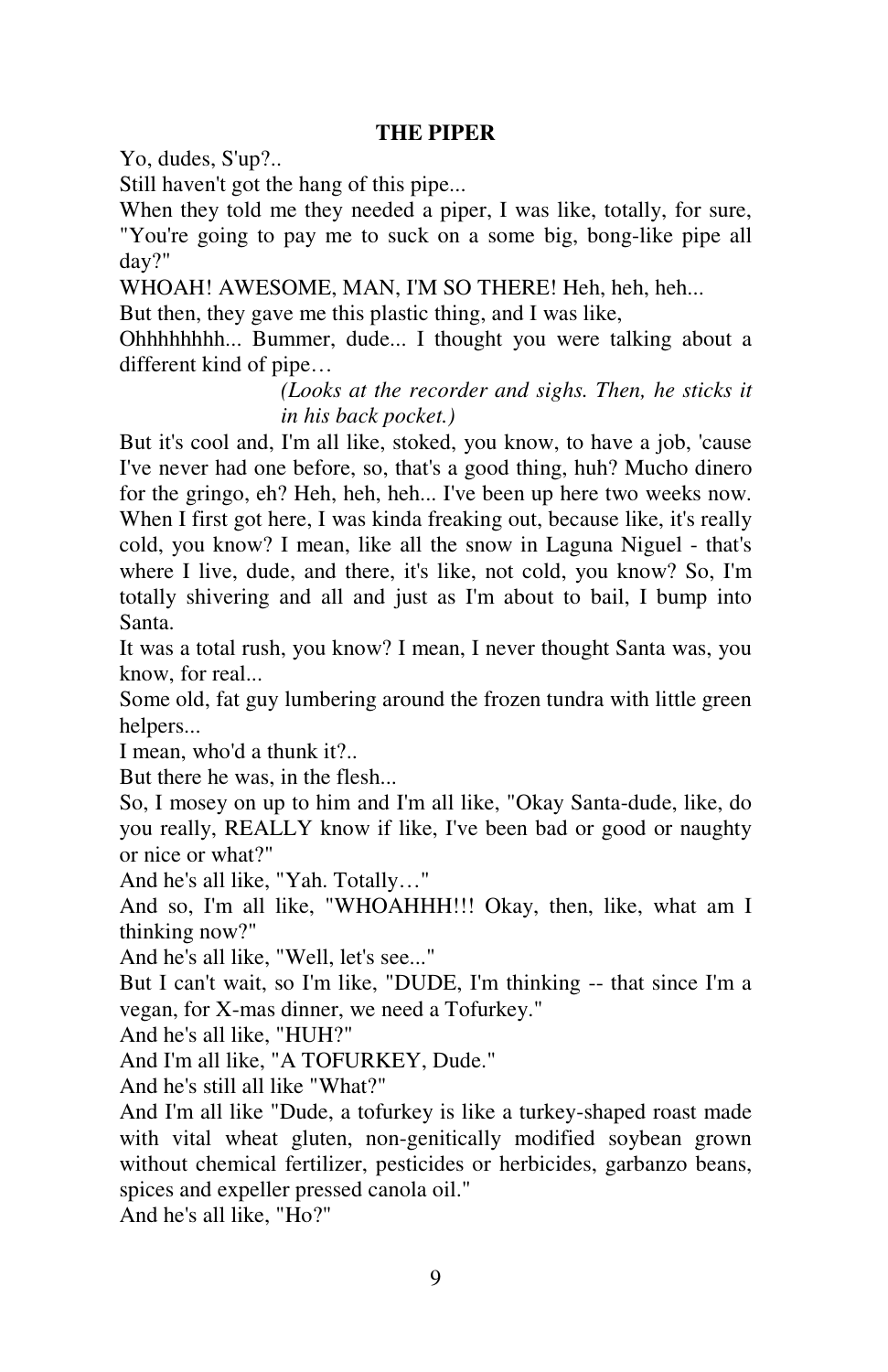*(LIGHTS DIM on THE PIPER and RISE on THE FRENCH HEN (A woman in a tight, colorful evening gown, a feather boa around her neck, who speaks with a French accent and laughs like a cackling hen.) She struts onto the stage, striking a seductive pose…)* 

### **THE FRENCH HEN**

No, no, no, merci bocoup, no more applause, please... Bonjour garcons and mademoiselles... Vite, vite, vite, mon cheries... Gather round... You look at me and you say, Excuse me, you are Britney Spears. Oui?  *(Laughs to herself.)* Happens all the time... I am not Britney... NO, no, no... Come closer, closer... Too close... Don't hate me because I am beautiful... Do you hate me?.. Don't hate me... Love me... J'taime... Come closer. Closer... Too close... Welcome, mon pere... I am Claudine Dubois, spelled D-U-B-O-I-S, but pronounced like a fancy laced bra… Dubois! And I am… Le grande dame de Paree, Le chanteuse fantastique... But of course, you already know that... Wait, wait, wait, if you are really Claudine, Le Grande Dame, Le chanteuse fantastique, something is not right?.. You look down at the program... Go. Look. Vite, vite... Now, tell me what you see? I am just listed as one of three French Hens.  *(BEAT.)* You, Le fantistique Claudine, You are just one of the three French Hens? How can this be? CLAUDINE DUBOIS -- VOCAL SUPERSTAR, just one of three chicks in a chorus. I do not understand... This makes no sense at all. NO SENSE!

Men have spent fortunes just to hear her sing. They have cut off their ears just to prove their undying love…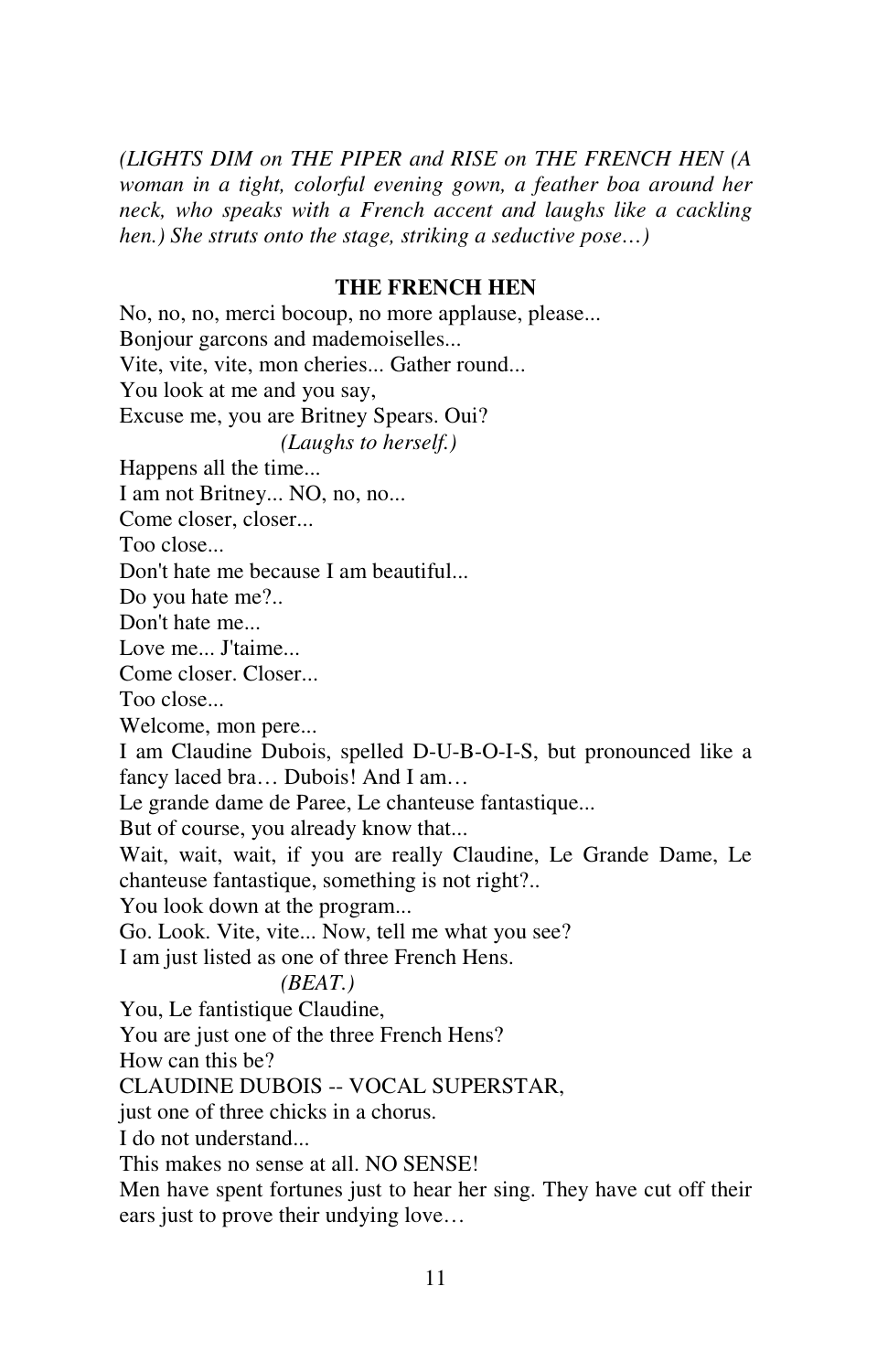# **THE PARTRIDGE**

Get up, let's go. Move it, Frenchie or I'll report you to the Union…

# **THE FRENCH HEN**

# GO PLUCK YOURSELF!!!

 *(The FRENCH HEN slowly gets up and sings softly under her breath as she leaves.)* 

## **THE PARTRIDGE**

You bend over backwards to have cultural diversity in the workplace and this is what happens...

> *(The Partridge, adjusts himself, fixes his hair and clears his throat.)*

Badda-bing, Badda-boom, and yowsa, yowsa, yowsa,

Season Greetings and welcome to the Pear Tree Lounge, folks.

Sorry about that, folks, she's been unhappy ever since she arrived here... The French are not a happy people...

You'd think she'd be honored to work up North with Santa and all the Santa Corp. people...

This little ditty's got a lesson in it for you, Frenchie.

 *("C'mon, get happy" plays.)*

"Hello world, here's a song that we're singing,

Come on, get happy...

A whole lot of loving is what we're bringing.

Come on, get happy…" Oh, yeah... Rock on....

# *(BEAT.)*

Sometimes you gotta step in, especially when you're the unofficial Mayor of the Twelve.

I mean, sure, I could pull rank and say, you might have played a few two-bit nightclubs in the sewers of Pareee, sister, but I used to be on PRIME TIME with Keith and Lori and the whole Partridge family...

Not the French Hen family, THE PARTRIDGE FAMILY..

So, try on our version of this Yuletide classic, MON CHERIE...

 *("Rocking Around the Christmas Tree" plays.)* 

"Rocking around the Christmas tree,

At the Christmas party hop,

Mistletoe hung where you can see,

Every couple tries to stop...

Hey, whoah, I think I love you…"

*(To the audience.)*

And that's just the tip of the iceberg, baby...

But hey, whoah, I'm a professional, I don't gossip...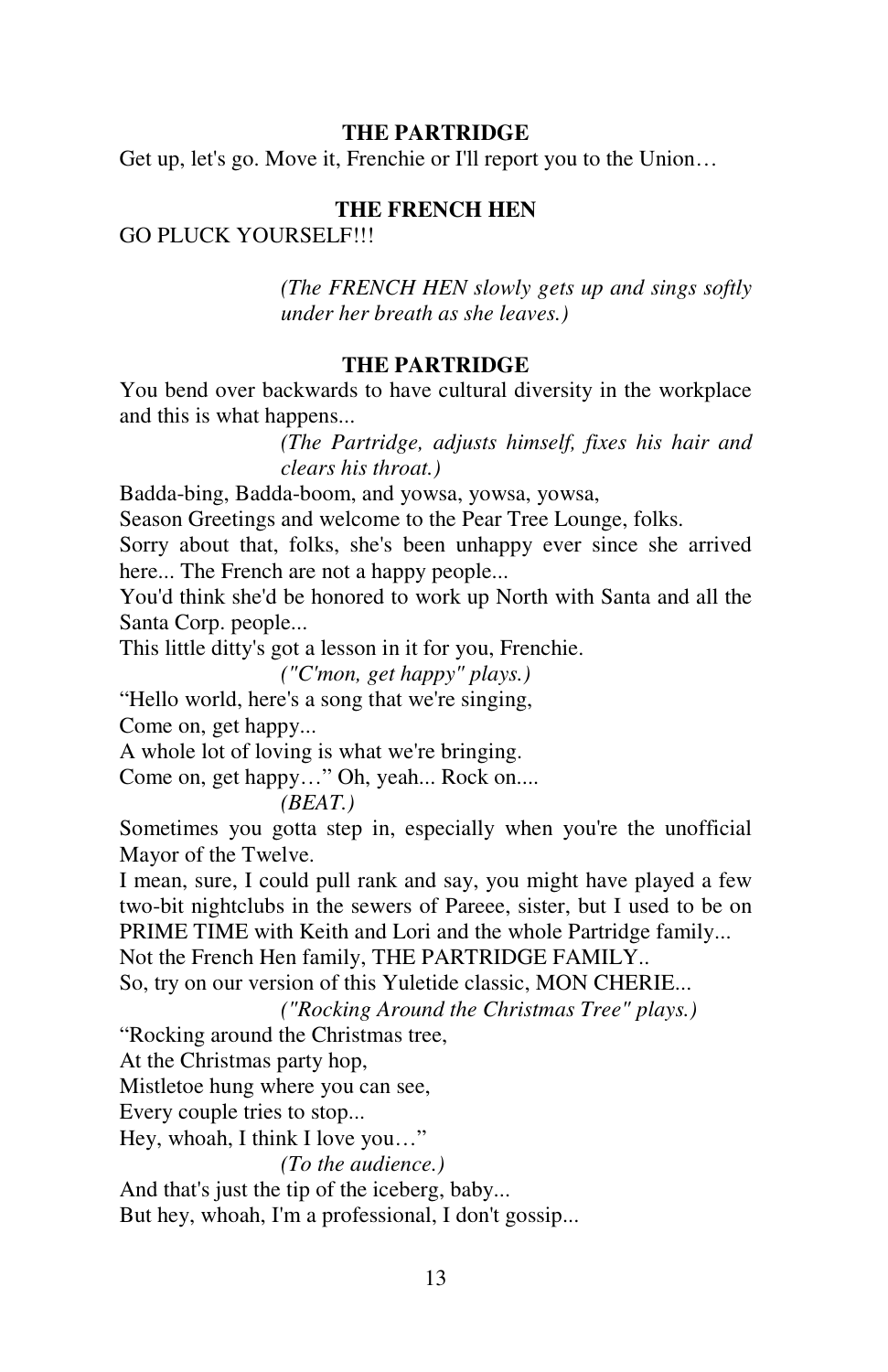Drink the drinks. Support the arts. Enjoy inter-mission... I'll sit here, waiting... No, no, no, don't bring me back anything. I'm fine. Santa will be here any minute now. He promised. Don't worry. I'm used to men lying to me. I'll be fine. I have no feelings… Forget about me. PLEASE! Go. Eat. Drink. Urinate.

*(LIGHTS FADE... END OF ACT I.)* 

# **ACT II**

*(LIGHTS RISE on a teenager, The DRUMMER, who walks onto the stage in a silly mock-military drum uniform. He holds a drumstick in each hand and a small snare drum hanging from around his neck. He bangs along with a really bad childlike version of "THE LITTLE DRUMMER BOY" playing in the b.g…)* 

**THE DRUMMER** 

NO WAY!...

 *(He takes off his hat and drum and tosses them onto the ground.)*

Yo, yo, yo... They made me wear this pathetic, nutcracker suite, stick a broom up my butt costume...

It's always the same...

 *(Singing a'la Bing Crosby) I'm dreaming of a white Christmas...*  Forget that!

*(Rapping a'la Eminem)*

*I'm dreaming of a B-B-B-BLACK "X"-mas...*

And I'm not talking about any of that mad kwaanza stuff...

I'm talking about justice, freedom, equality, you know what I'm saying?..

Think about it. This country's racist against young people... Who makes the laws? Old people.

Who has all the money? Old people.

They tell us how to live, what stupid clothes to wear.

 *(He looks down at his silly costume.)*

You know what I'm saying... They say we don't read. That we're stupid. We talk funny, but they be bugging, not us. We're smart. We know we live in a gerontocracy. Yes, we know big SAT words like gerontocracy -- which means, rule by THE OLD! We know lots of ten dollar words, but we choose not to use 'em cause they sound stupid... But we could... See here... Repeat after me, people. GERONTO-CRACY!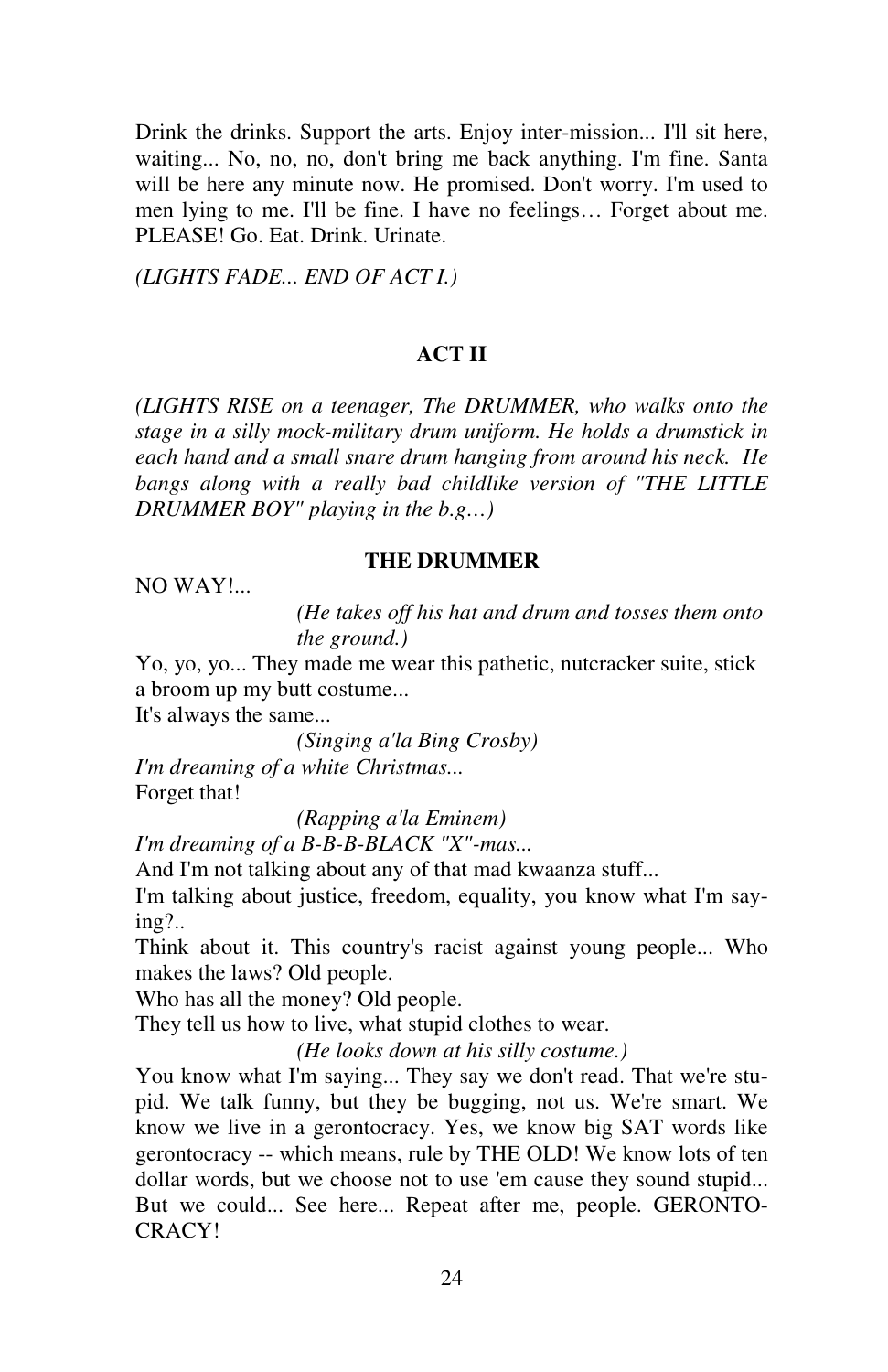*(LIGHTS dim on THE DRUMMER and RISE on THE CALLING BIRD who is still on the phone... She talks into her cellphone as she paces around the stage.)* 

#### **THE CALLING BIRD**

Sy, por favor, pick up el telefono... Angelito, Yo necesito habla contigo... Where are you?... Okay, call me... I try cellphone. *(Punches in a new number.)*  Sy, donde esta? Pick up, hombre... SYYYYYYY, help. This place no es good... I die up here from cold... Ayudame... POR FAVOR... Call me... *(She slams phone closed and looks back up at the audience.)*  Sy es my manager. He get me out of contract... I wait... He call back... He make big noise... I go home... *(She looks at phone.)*  RING!.. *(Shakes head.)* It no ring... *(As she waits, she starts to hum Feliz Navidad, Fe liz Navidad, I wanna wish you a merry Christmas... She stops and stares at audience...)* No got a script or nada... But let's see... I got X-mas card in mail hoy dia. From mi amigos in Enid, Oklahoma. I nanny there last summer...  *(She fumbles and finally gets an X-mas card out of her pocket. She opens the card and pulls a RED Xeroxed letter out of it...)*  I read it... Es very nice letter... *(She reads letter to audience.)*  Dear, Dear Friends - As we do every year, here is our annual Carrington family Christmas update. And oh what a fantastic year it's been... First up, is our baby, 13 year-old Little Joey.  *(To audience.)* A-ya-ya-ya, that kid used to run around the casa like he was muy loco.  *(Back to letter.)* Guess what... He no longer is on R-r-r-r -- how you say this?

*(She shows letter to someone in audience.)*